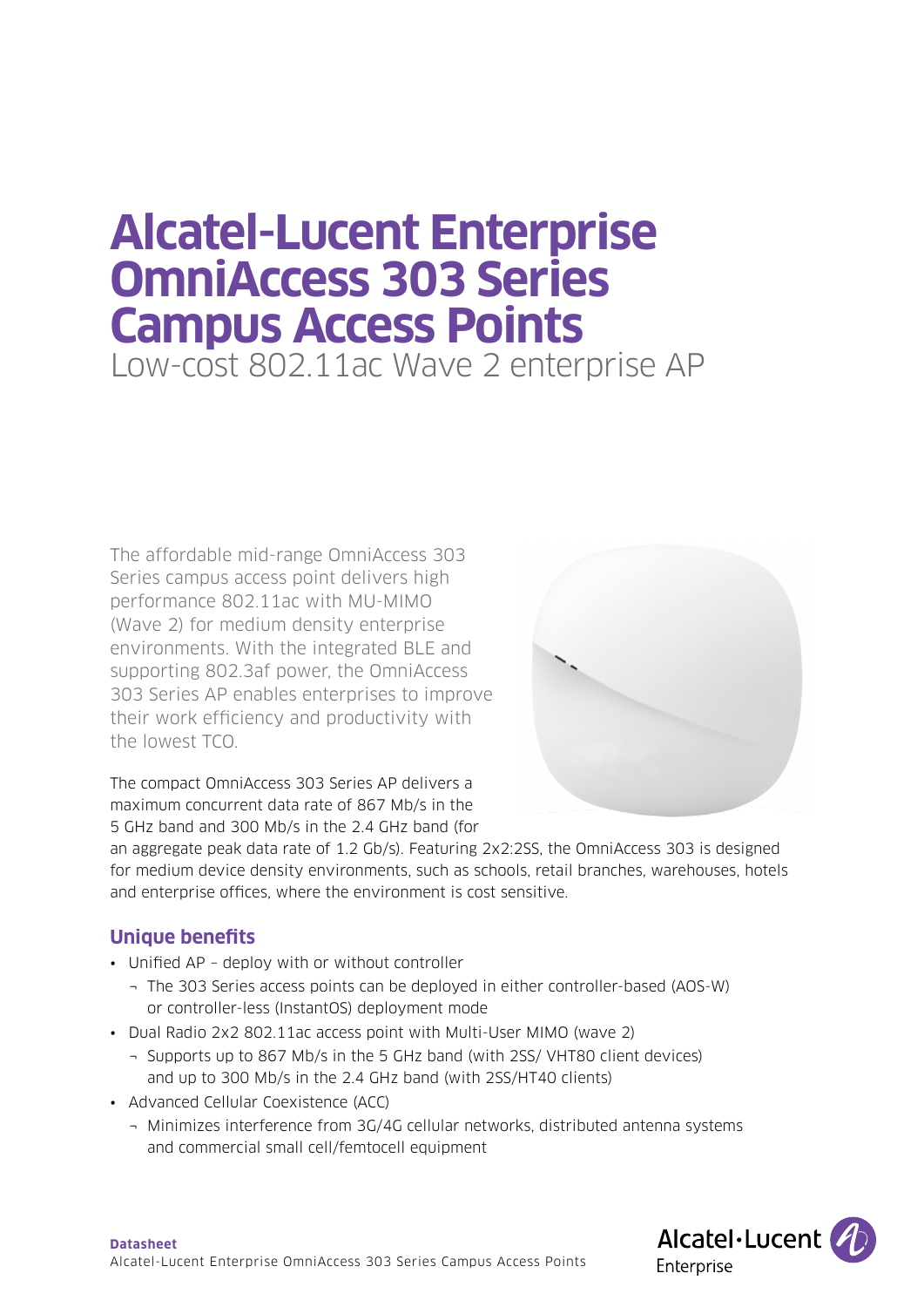- Quality of service for unified communications applications
	- ¬ Supports priority handling and policy enforcement for unified communication apps, including Skype for Business with encrypted videoconferencing, voice, chat and desktop sharing
- OmniAccess AppRF technology leverages deep packet inspection to classify and block, prioritize or limit bandwidth for over 2,500 enterprise apps or groups of apps
- RF Management
	- ¬ Adaptive Radio Management (ARM) technology with AirMatch automatically assigns channel, width and power settings based on environment and client density. It also provides airtime fairness and ensures that APs stay clear of all sources of RF interference to deliver reliable, high- performance WLANs
	- ¬ The OmniAccess 303 Series Access Points can be configured to provide part-time or dedicated air monitoring for spectrum analysis and wireless intrusion protection, VPN tunnels to extend remote locations to corporate resources, and wireless mesh connections where Ethernet drops are not available
- Spectrum analysis
	- ¬ Capable of part-time or dedicated air monitoring, the spectrum analyzer remotely scans the 2.4 GHz and 5 GHz radio bands to identify sources of RF interference from HT20 through VHT80 operation
- Secure Core
	- ¬ Device assurance: Use of Trusted Platform Module (TPM) for secure storage of credentials and keys as well as secure boot
	- ¬ Integrated wireless intrusion protection offers threat protection and mitigation, and eliminates the need for separate RF sensors and security appliances
	- ¬ IP reputation and security services identify, classify, and block malicious les, URLs and IPs, providing comprehensive protection against advanced online threats

Daisy-chain your wired network to connect and power any network device (IP camera, IOT gateway, or even a second Access Point) to the E1 Ethernet port of the AP303P. Simplify and cost-reduce the installation of multiple devices by sharing switch ports and cabling.

# **Choose your operating mode**

The OmniAccess 303 Series Access Points offer a choice of deployment and operating modes to meet your unique management and deployment requirements:

- The 303 Series AP is a unified AP that supports both controller-based and controller-less deployment modes, providing maximum flexibility.
- Controller-based mode When deployed in conjunction with an OmniAccess Mobility Controller, OmniAccess 303 Series Access Points offer centralized configuration, data encryption, policy enforcement and network services, as well as distributed and centralized traffic forwarding.
- Controller-less (Instant) mode The controller function is virtualized in a cluster of APs in Instant mode. As the network grows and/or requirements change, Instant deployments can easily migrate to controller-based mode.
- Remote AP (RAP) mode for branch deployments
- Air monitor (AM) for wireless IDS, rogue detection and containment
- Spectrum analyzer (SA), dedicated or hybrid, for identifying sources of RF interference
- Secure enterprise mesh portal or point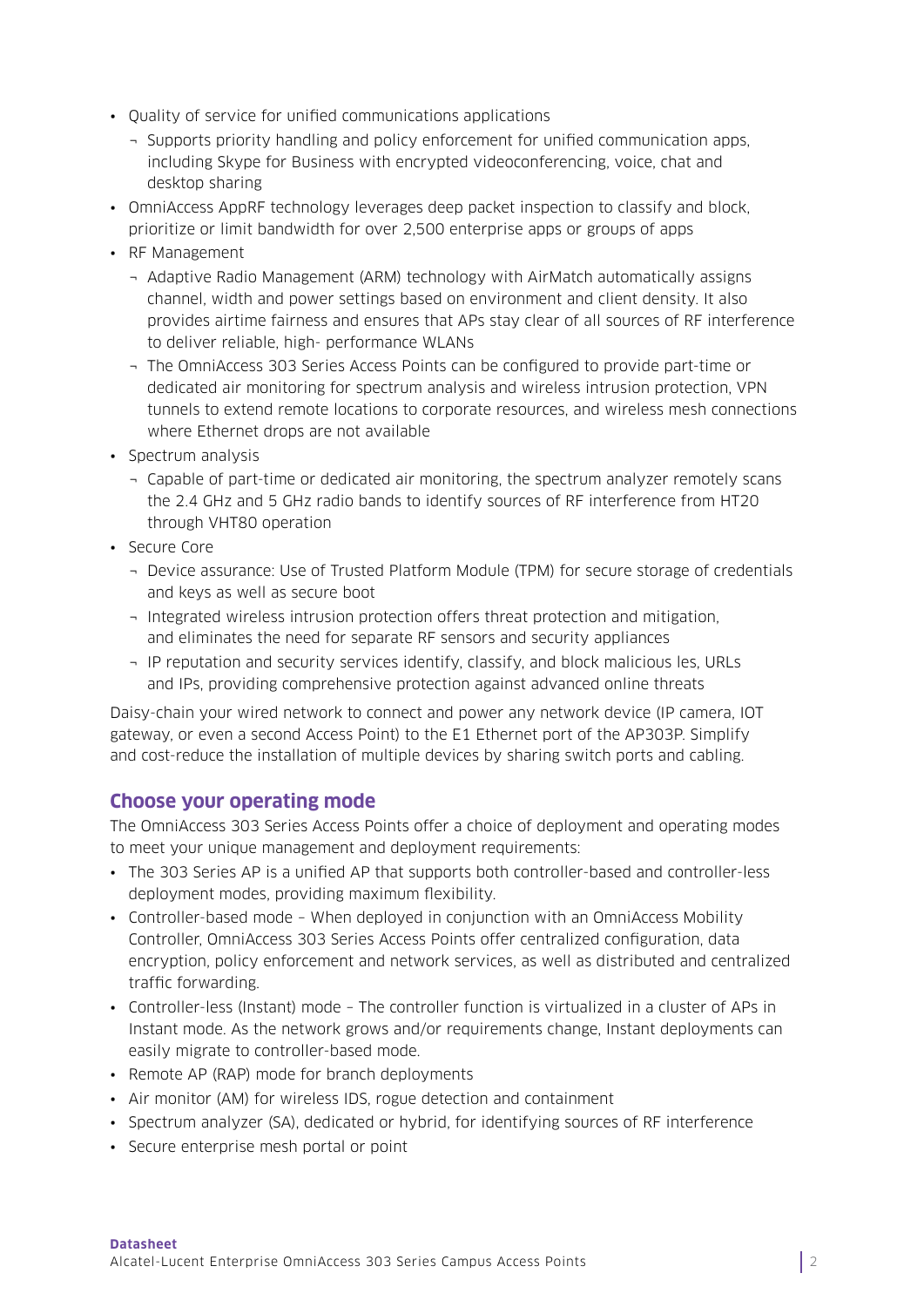# **Specifications**

# **Hardware variants**

- OAW-AP303: Internal antenna models
- OAW-AP303P: second Ethernet with PoE out

## **Wi-Fi radio specifications**

- AP type: Indoor, dual radio, 5 GHz 802.11ac 2x2 MIMO and 2.4 GHz 802.11n 2x2 MIMO
- 5 GHz (radio 0):
- ¬ Two spatial stream Single User (SU) MIMO for up to 867 Mb/s wireless data rate to individual 2SS VHT80 client devices
- ¬ Two spatial stream Multi User (MU) MIMO for up to 867 Mb/s wireless data rate to two 1SS MU-MIMO capable client devices simultaneously
- 2.4 GHz (radio 1):
	- ¬ Two spatial stream Single User (SU) MIMO for up to 300 Mb/s wireless data rate to individual 2SS HT40 client devices
- Support for up to 256 associated client devices per radio, and up to 16 BSSIDs per radio
- Supported frequency bands (country-specific restrictions apply):
	- ¬ 2.400 to 2.4835 GHz
	- ¬ 5.150 to 5.250 GHz
	- ¬ 5.250 to 5.350 GHz
	- ¬ 5.470 to 5.725 GHz
	- ¬ 5.725 to 5.850 GHz
- Available channels: Dependent on configured regulatory domain
- Dynamic frequency selection (DFS) optimizes the use of available RF spectrum
- Supported radio technologies:
	- ¬ 802.11b: Direct-sequence spread-spectrum (DSSS) ¬ 802.11a/g/n/ac: Orthogonal
	- frequency-division multiplexing (OFDM)
- Supported modulation types:
	- ¬ 802.11b: BPSK, QPSK, CCK ¬ 802.11a/g/n/ac: BPSK, QPSK, 16-QAM, 64-QAM, 256-QAM
- Transmit power: Configurable in increments of 0.5 dBm
- Maximum (aggregate, conducted total) transmit power (limited by local regulatory requirements):
	- ¬ 2.4 GHz band: +21 dBm (18 dBm per chain)

¬ 5 GHz band: +21 dBm (18 dBm per chain)

Note: conducted transmit power levels exclude antenna gain. For total (EIRP) transmit power, add antenna gain

- Advanced Cellular Coexistence (ACC) minimizes the impact of interference from cellular networks
- Maximum ratio combining (MRC) for improved receiver performance
- Cyclic delay/shift diversity (CDD/CSD) for improved downlink RF performance
- Short guard interval for 20 MHz, 40 MHz and 80 MHz channels
- Space-time block coding (STBC) for increased range and improved reception
- Low-density parity check (LDPC) for high-efficiency error correction and increased throughput
- Transmit beam-forming (TxBF) for increased signal reliability and range
- Supported data rates (Mb/s): ¬ 802.11b: 1, 2, 5.5, 11
	- ¬ 802.11a/g: 6, 9, 12, 18, 24, 36, 48, 54
	- ¬ 802.11n: 6.5 to 300 (MCS0 to MCS15)
	- ¬ 802.11ac: 6.5 to 867 (MCS0 to  $MCS9, NSS = 1 to 2$
	- ¬ 802.11n high-throughput (HT) support: HT20/40
	- ¬ 802.11ac very high throughput (VHT) support: VHT20/40/80
	- ¬ 802.11n/ac packet aggregation: A-MPDU, A-MSDU

# **Wi-Fi antennas**

- OAW-AP303: Internal antenna models
	- ¬ Two vertically polarized dualband downtilt omni- directional antennas for 2x2 MIMO with peak antenna gain of 3.5 dBi (2.4 GHz) and 6.9 dBi (5 GHz) per antenna.
	- ¬ The antennas are optimized for horizontal ceiling mounted orientation of the AP. The downtilt angle for maximum gain is roughly 30 degrees.
- ¬ Combining the patterns of both antennas per radio, the peak gain of the average (effective) pattern is 2.1 dBi in 2.4 GHz and 5.7 dBi in 5 GHz.

# **Other interfaces**

- E0: One 10/100/1000BASE-T Ethernet network interface (RJ-45)
	- ¬ Auto-sensing link speed and MDI/MDX
	- ¬ PoE-PD: 48Vdc (nominal) 802.3af PoE
- DC power interface, accepts 2.1/5.5-mm center-positive circular plug with 9.5-mm length
- E1 (AP303P models only): One 10/100/1000BASE-T Ethernet network interface (RJ-45)
	- ¬ Auto-sensing link speed and MDI/MDX
	- ¬ 802.3az Energy Efficient Ethernet (EEE)
	- ¬ PoE-PSE (output): 48Vdc (nominal) 802.3af/at PoE
- Bluetooth Low Energy (BLE) radio
	- ¬ Up to 3dBm transmit power (class 2) and -93dBm receive sensitivity
	- ¬ Integrated vertically polarized omnidirectional antenna with roughly 30 degrees downtilt and peak gain of 4.5dBi
	- ¬ Zigbee 802.15.4 radio (AP303P models only)
- Visual indicators (tri-color LEDs): for System and radio status
- Reset button: factory reset (during device power-up), LED mode control (normal/off)
- Serial console interface (proprietary, µUSB physical jack)
- Kensington security slot

# **Power sources and consumption**

- The AP supports direct DC power and Power over Ethernet (PoE)
- When both power sources are available, DC power takes priority over PoE
- Power sources are sold separately

#### **AP303 models:**

- Direct DC source: 12Vdc nominal, ±5%
- DC power interface accepts 2.1/5.5-mm center-positive circular plug with 9.5-mm length
- Power over Ethernet (PoE): 48Vdc (nominal) 802.3af compliant source
- Maximum (worst-case) power consumption: 10.1W (PoE) or 8.8W (DC)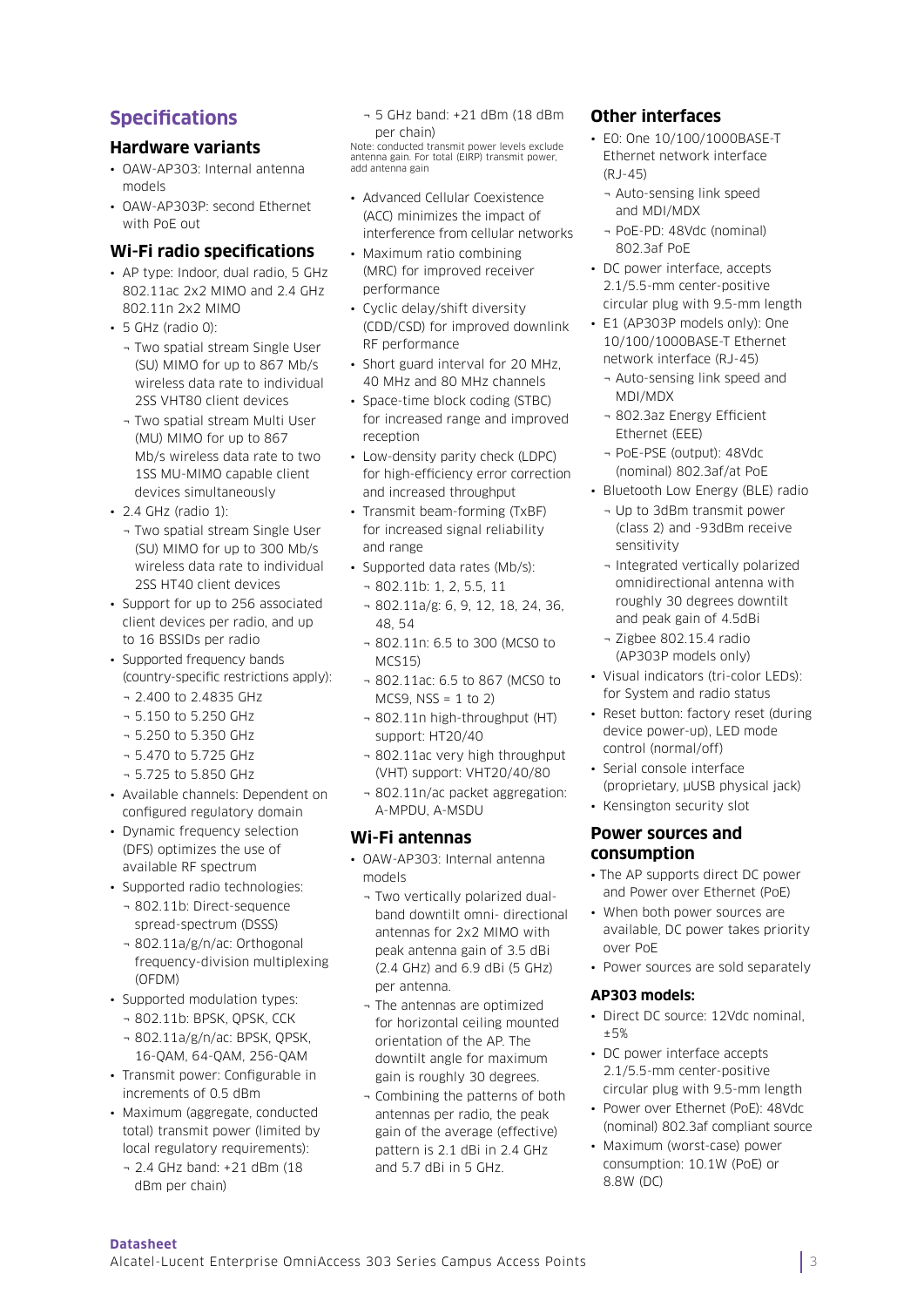• Maximum (worst-case) power consumption in idle mode: 4.2W (PoE) or 4.0W (DC)

#### **AP303P models:**

- Direct DC source: 48Vdc nominal ±5%
- DC power interface accepts 1.35/3.5-mm center-positive circular plug with 9.5-mm length
- Power over Ethernet (PoE-PD) on E0: 48Vdc (nominal) 802.3af/at/bt compliant source
- PoE-PSE function on E1 disabled when powered by 802.3af PoE
- Maximum (worst-case) power consumption: 11.3 (PoE) or 11.5  $(DC)$
- Maximum (worst-case) power consumption in idle mode: 6.8 (PoE) or 7.0 (DC)
- Power consumption numbers exclude power to support PoE-PSE function on E1

#### **Mounting**

- The AP ships with a (black) mount clips to attach to a 9/16- inch or 15/16-inch flat T-bar drop-tile ceiling
- Several optional mount kits are available to attach the AP to a variety of surfaces; see the Ordering Information section below for details

# **Mechanical**

- Dimensions and weight (unit, excluding mount accessories):
	- ¬ 150 mm (W) x 150 mm (D) x 35 mm (H) or 5.9" (W) x 5.9" (D) x 1.4" (H)
	- ¬ AP303 models: 260g or 9.2oz ¬ AP303P models: 280g or 9.9oz
- Dimensions and weight (shipping):
	- ¬ 190 mm (W) x 180 mm (D) x 60 mm (H) or 7.4" (W)  $x 7.0$ " (D)  $x 2.4$ " (H)
	- ¬ AP303 models: 410 g or 14.5 oz
	- ¬ AP303P models: 430 g or 15.2 oz

# **Environmental**

- Operating:
	- ¬ Temperature: 0° C to +40° C (+32° F to +104° F)
	- ¬ Humidity: 5% to 93% noncondensing
- Storage and transportation: ¬ Temperature: -40° C to +70° C (-40° F to +158° F)

#### **Reliability (at +25C operating temperature)**

- AP303 models MTBF: 795 khrs (91 years)
- AP303P models MTBF: 518 khrs (59 years)

# **Regulatory**

- FCC/ISED
- CE Marked
- RED Directive 2014/53/EU
- EMC Directive 2014/30/EU

#### • Low Voltage Directive 2014/35/EU

- UL/IEC/EN 60950
- EN 60601-1-1 and EN 60601-1-2

For more country-specific regulatory information and approvals, please see your ALE representative.

#### **Regulatory model numbers**

- OAW-AP303: APIN0303
- OAW-AP303P: APINP303

# **Certifications**

- CB Scheme Safety, cTUVus
- UL2043 plenum rating
- Wi-Fi Alliance (WFA) certified 802.11a/b/g/n/ac
- WPA, WPA2 and WPA3 Enterprise with CNSA option, Personal (SAE), Enhanced Open (OWE)
- Wi-Fi Alliance certified (WFA) 802.11ac with Wave 2 features
- Passpoint® (Release 2) with AOS-W and Instant 8.3+

#### **Warranty**

• Limited lifetime warranty

#### **Minimum software versions**

- AP303 models: AOS-W and InstantOS 8.3.0.0
- AP303P models: AOS-W and InstantOS 8.4.0.0

# **RF performance table**

|                      | Maximum transmit power (dBm) per transmit chain | Receiver sensitivity (dBm) per receive chain |
|----------------------|-------------------------------------------------|----------------------------------------------|
| 802.11b 2.4 GHz      |                                                 |                                              |
| $1$ Mb/s             | 18.0                                            | $-93.0$                                      |
| $11$ Mb/s            | 18.0                                            | $-87.0$                                      |
| 802.11g 2.4 GHz      |                                                 |                                              |
| 6 Mb/s               | 18.0                                            | $-90.0$                                      |
| 54 Mb/s              | 16.0                                            | $-73.0$                                      |
| 802.11n HT20 2.4 GHz |                                                 |                                              |
| MCSO/8               | 18.0                                            | $-90.0$                                      |
| MCS7/15              | 14.0                                            | $-71.0$                                      |
| 802.11n HT40 2.GHz   |                                                 |                                              |
| MCSO/8               | 18.0                                            | $-87.0$                                      |
| MCS7/15              | 14.0                                            | $-68.0$                                      |
| 802.11a 5 GHz        |                                                 |                                              |
| $6$ Mb/s             | 18.0                                            | $-90.0$                                      |
| 54 Mb/s              | 16.0                                            | $-73.0$                                      |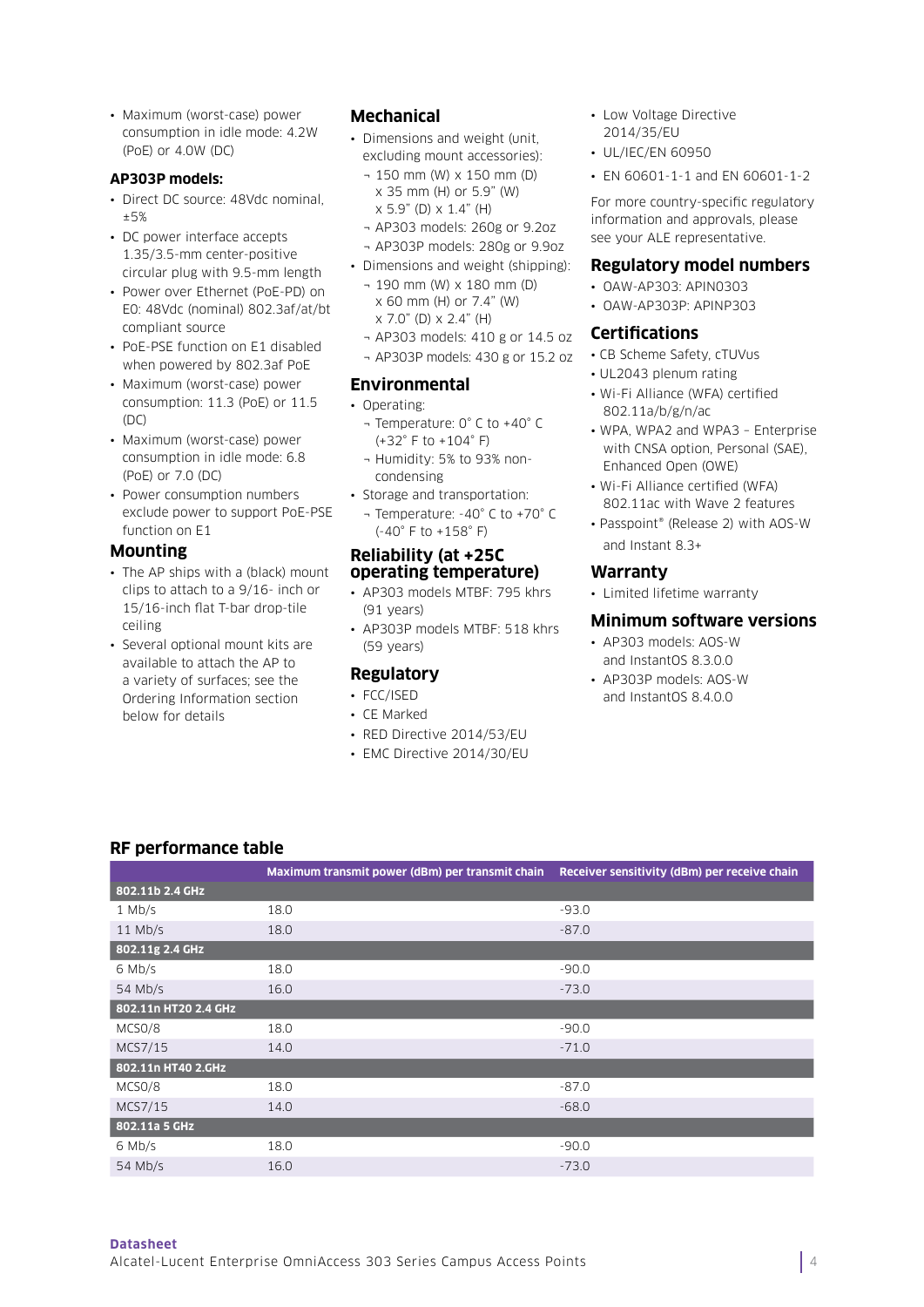|                      | Maximum transmit power (dBm) per transmit chain Receiver sensitivity (dBm) per receive chain |         |
|----------------------|----------------------------------------------------------------------------------------------|---------|
| 802.11n HT20 5 GHz   |                                                                                              |         |
| MCSO/8               | 18.0                                                                                         | $-90.0$ |
| MCS7/15              | 14.0                                                                                         | $-71.0$ |
| 802.11n HT40 5 GHz   |                                                                                              |         |
| MCSO/8               | 18.0                                                                                         | $-87.0$ |
| MCS7/15              | 14.0                                                                                         | $-68.0$ |
| 802.11ac VHT20 5 GHz |                                                                                              |         |
| MCS <sub>0</sub>     | 18.0                                                                                         | $-90.0$ |
| MCS9                 | 12.0                                                                                         | $-67.0$ |
| 802.11ac VHT40 5 GHz |                                                                                              |         |
| MCSO                 | 18.0                                                                                         | $-87.0$ |
| MCS9                 | 12.0                                                                                         | $-62.0$ |
| 802.11ac VHT80 5 GHz |                                                                                              |         |
| MCS <sub>0</sub>     | 18.0                                                                                         | $-84.0$ |
| MCS9                 | 12.0                                                                                         | $-59.0$ |

Note: Table shows the maximum hardware capability of the AP (excluding antenna and MIMO/MRC gain). Actual maximum transmit power may be limited below these numbers to ensure compliance with local regulatory requirements.

#### Antenna pattern plots (Horizontal planes (top view, AP facing forward)

Showing both azimuth (0 degrees) and 30 degrees downtilt patterns



#### **2.44 GHz Wi-Fi (radio 1)**

2.44 GHz Wi-Fi average azimuth 2.44 GHz Wi-Fi average downtilt



#### **5.5 GHz Wi-Fi (radio 0)**

- 5.5 GHz Wi-Fi average azimuth 5.5 GHz Wi-Fi average downtilt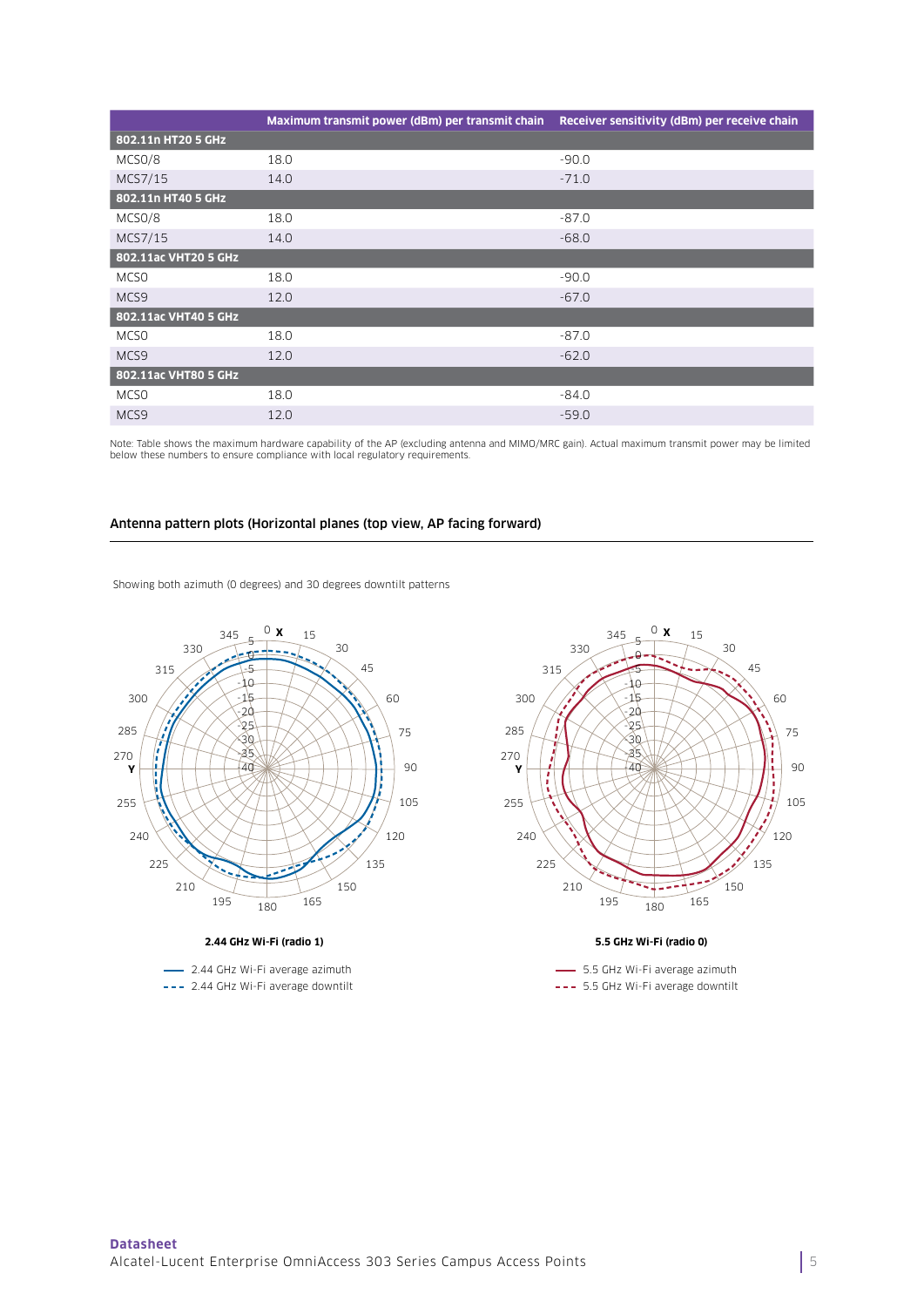### Antenna pattern plots (Elevation planes (side view, AP facing down)

Showing side view with AP rotated 0 and 90 degrees



--- 2.44 GHz Wi-Fi average elevation 90



- 5.5 GHz Wi-Fi average elevation 0 --- 5.5 GHz Wi-Fi average elevation 90

# **Ordering information**

| <b>Part number</b>                                  | <b>Description</b>                                                                                             |  |
|-----------------------------------------------------|----------------------------------------------------------------------------------------------------------------|--|
| <b>OmniAccess 303 Series Unified Access Points</b>  |                                                                                                                |  |
| 0AW-AP303-EG                                        | OmniAccess AP303 (EG) Dual 2x2:2 MU-MIMO Radio Internal Antennas Unified Campus AP                             |  |
| <b>OAW-AP303-IS</b>                                 | OmniAccess AP303 (IS) Dual 2x2:2 MU-MIMO Radio Internal Antennas Unified Campus AP                             |  |
| $0AW-AP303-JP$                                      | OmniAccess AP303 (JP) Dual 2x2:2 MU-MIMO Radio Internal Antennas Unified Campus AP                             |  |
| OAW-AP303-RW                                        | OmniAccess AP303 (RW) Dual 2x2:2 MU-MIMO Radio Internal Antennas Unified Campus AP                             |  |
| OAW-AP303-US                                        | OmniAccess AP303 (US) Dual 2x2:2 MU-MIMO Radio Internal Antennas Unified Campus AP                             |  |
| <b>OmniAccess 303P Series Unified Access Points</b> |                                                                                                                |  |
| OAW-AP303P-EG                                       | OmniAccess AP303P (EG) Dual 2x2:2 MU-MIMO Radio Internal Antennas Unified Campus AP<br>Dual Ethernet           |  |
| 0AW-AP303P-IS                                       | OmniAccess AP303P (IS) Dual 2x2:2 MU-MIMO Radio Internal Antennas Unified Campus AP<br>Dual Ethernet           |  |
| OAW-AP303P-JP                                       | OmniAccess AP303P (JP) Dual 2x2:2 MU-MIMO Radio Internal Antennas Unified Campus AP<br>Dual Ethernet           |  |
| OAW-AP303P-RW                                       | OmniAccess AP303P (RW) Dual 2x2:2 MU-MIMO Radio Internal Antennas Unified Campus AP<br>Dual Ethernet           |  |
| OAW-AP303P-US                                       | OmniAccess AP303P (US) Dual 2x2:2 MU-MIMO Radio Internal Antennas Unified Campus AP Dual<br>Ethernet           |  |
| <b>Mount kits - accessories</b>                     |                                                                                                                |  |
| AP-220-MNT-C2                                       | OmniAccess mount Kit with two suspended ceiling grid rail adapters for Interlude and Silhouette<br>style rails |  |
| AP-MNT-CM1                                          | OmniAccess Industrial grade indoor Access Point metal suspended ceiling rail mount kit                         |  |
| AP-220-MNT-W1                                       | OmniAccess Flat surface wall/ceiling basic flat surface AP mount kit (black) JW047A                            |  |
| AP-220-MNT-W1W                                      | OmniAccess Flat surface wall/ceiling basic flat surface AP mount kit (white)                                   |  |
| AP-200-MNT-W3                                       | OmniAccess Low profile box style secure small flat surface AP mount kit (white)                                |  |